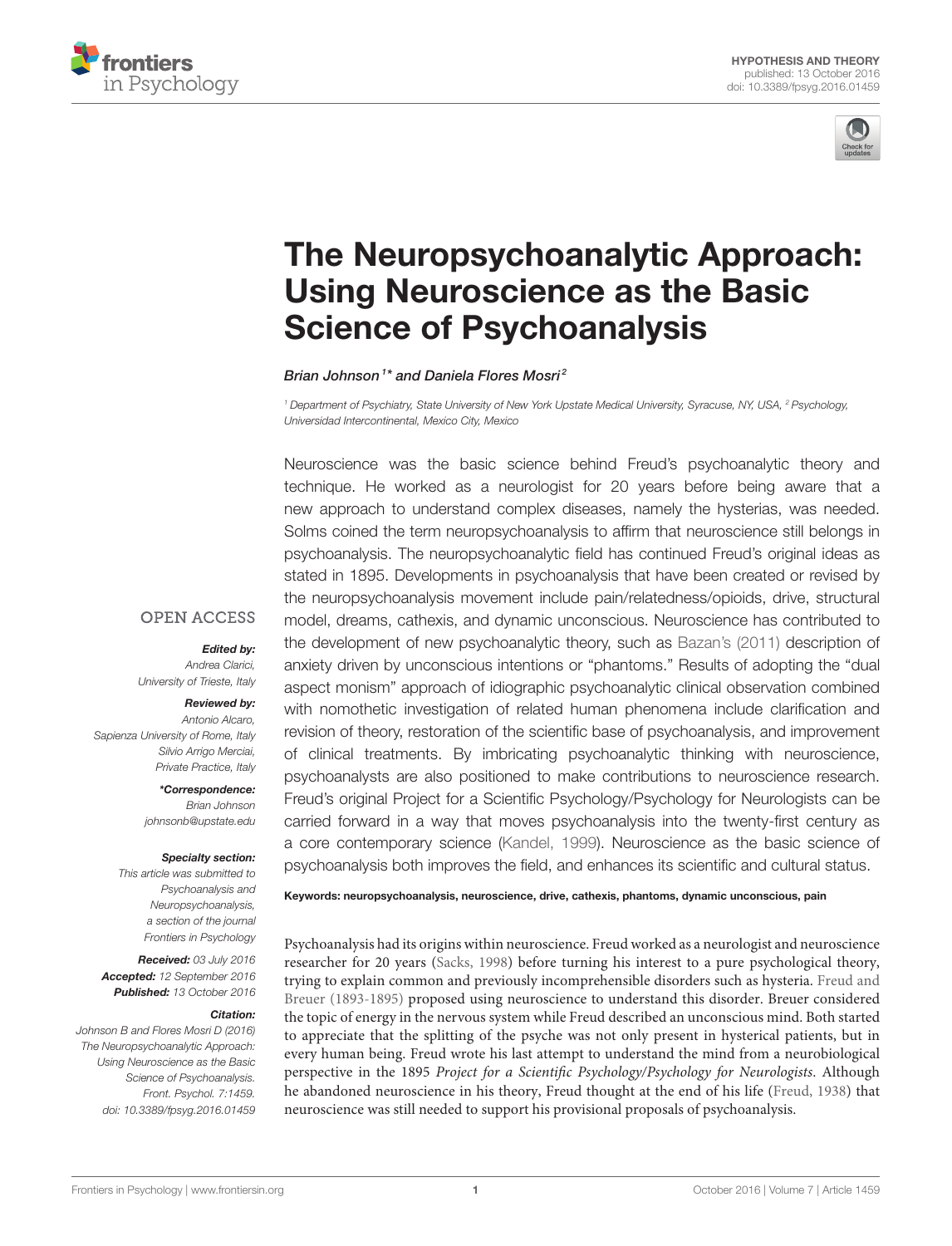100 years later a group of psychoanalysts and neuroscientists from all over the world renewed Freud's original approach using contemporary neuroscience resources. [Solms and Turnbull](#page-11-0) [\(2011\)](#page-11-0) have proposed a dialogue between the neurosciences and psychoanalysis that can make relevant contributions to both fields. While the field has become crowded with important research, we will summarize some of the achievements arranged thematically, and suggest that enough evidence has accreted to acknowledge that the relationship of neuroscience to psychoanalysis has become similar to the relationship of basic sciences to medicine. In fact, it was so from the beginning. New tools available in neuroscience are responsible for bringing awareness that the mind is the subject of study of many fields and perspectives and not only of psychoanalysis. Neuroscientists are building hypotheses to the study of the subjective aspects of the nervous system as simultaneously psychoanalytic clinicians are benefiting from taking the brain into account. The human being is a feeling organism that requires an integrated comprehension of both the subjective and objective. Neuroscience informs and constrains the continued building of the psychoanalytic model of the mind and its clinical applications. In the following sections, we will summarize some examples that illustrate how the inclusion of neuroscience back into psychoanalytic understanding can be of benefit for a deeper understanding of psychic determinism—a cornerstone of Freud's thinking.

## PAIN, RELATEDNESS, AND ENDOGENOUS OPIOIDS

Pain is the most common chief complaint of medical patients [\(Fields and Martin, 2005\)](#page-10-4). Pain Medicine has become such a complex field that it has its own fellowship program in the United States, is discussed in many pain specialty journals, and is known by physicians as a difficult symptom to address. This most common presenting complaint can become much more intelligible for both psychoanalysts and general physicians if a neuropsychoanalytic approach is used. Pain is inextricably related to the nervous system, but this subjective state that can be approached psychoanalytically.

The classical psychoanalytic approach to pain was described with beautiful insight by Thomas Szasz in the mid-twentieth century [\(Szasz, 1957/1975\)](#page-11-1). He used the term "sensation" to describe something that is experienced equally by all, such as the glare of the sun, and "perception" as something that requires attention to bring it to full awareness, such as a "mindfulness" approach. In contrast, pain is an affect. Somatic signals are contextualized by each person's developmental history and interpersonal environment (p. 239), resulting in a partially conscious experience that a psychoanalyst can tune in to empathically. The role of the psychoanalyst is to help the patient understand their experience with more consciousness so that choices of response to pain multiply, often resulting in a more effective response to pain signals by the patient.

If a psychoanalytic approach to the pain of a patient does not take its neural substrate into account, pain can be misunderstood as a uniform experience and that all symptoms are interpretable only from the subjective point of view. Indeed defenses are arrayed unconsciously and intentionally, making the patient less anxious but also less aware of the determinants of her or his behavior. Every one of us has experienced pain. The psychoanalyst puts herself or himself in the place of the patient to help inform interpretations of unconscious determinants of behavior. In the common case of chronic back pain, patients have usually tried an array of remedies including surgeries, but the pain never stops. Consequently, many of them take opioid medication, becoming vulnerable to an addiction that involves a pathway related to subjective pain, namely the PANIC system in [Panksepp's \(1998\)](#page-10-5) taxonomy of emotions. PANIC is activated by separation distress. The chronic back patient then comes to a psychoanalytic session to talk about a possible psychosomatic association related to their pain, but sometimes both patient and analyst are not aware of the neurochemical implications of the medication that the patient is taking. The patient will not feel in need of much human contact when taking an opioid medication, and probably will not talk much about separation anxiety, even if isolated. The transference will be modified by a physical symptom and a common medication. Understanding the interactions of pain, the PANIC system, and opioid medication in these cases is an essential clinical need. The modification of the transference by opioids, and the onset of PANIC/annihilation anxiety with the cessation of opioid use, was discussed in a psychoanalytic case report by [Johnson](#page-10-6) [\(2010\)](#page-10-6).

Another important factor can be seen in the description of fMRI results contrasting empathy with a loved one vs. a stranger. "Adopting the perspective of a loved-one increased activity in the anterior cingulate cortex and insula, whereas imagining a stranger induced a signal increase in the right temporo-parietal junction (TPJ) and superior frontal gyrus. The closer the participants' relationships were with their partner, the greater the deactivation in the right TPJ. A negative effective connectivity between the right TPJ and the insula, and a positive one with the superior frontal gyrus were found when participants imagined the perspective of a stranger" [\(Cheng et al., 2010;](#page-9-1) author Decety presented his work at the Athens Neuropsychoanalysis Congress in 2012). This is a fact that no psychoanalyst might get to introspectively, and some might wonder if it is useful to know at all. Apart from it showing correlates between the quality of relationships and neuroanatomical structures, which is another piece of evidence of how the mind and brain depend upon each other and are influenced by experience, it also alerts the psychoanalyst that the state of the countertransference may influence the accuracy of empathy. How close one feels to one's patient influences the brain of the psychoanalyst. The fact that a patient is taking opioid pills might affect role-responsive [\(Sandler,](#page-10-7) [1976\)](#page-10-7) countertransference. This information may contribute to the understanding of different moments of the analyst-patient relationship that would require further investigation. Both from the clinical observation of the analyst and from neuroscientific data, this set of complementary sources of information may lead to new hypotheses on how the analytic relationship evolves during the treatment.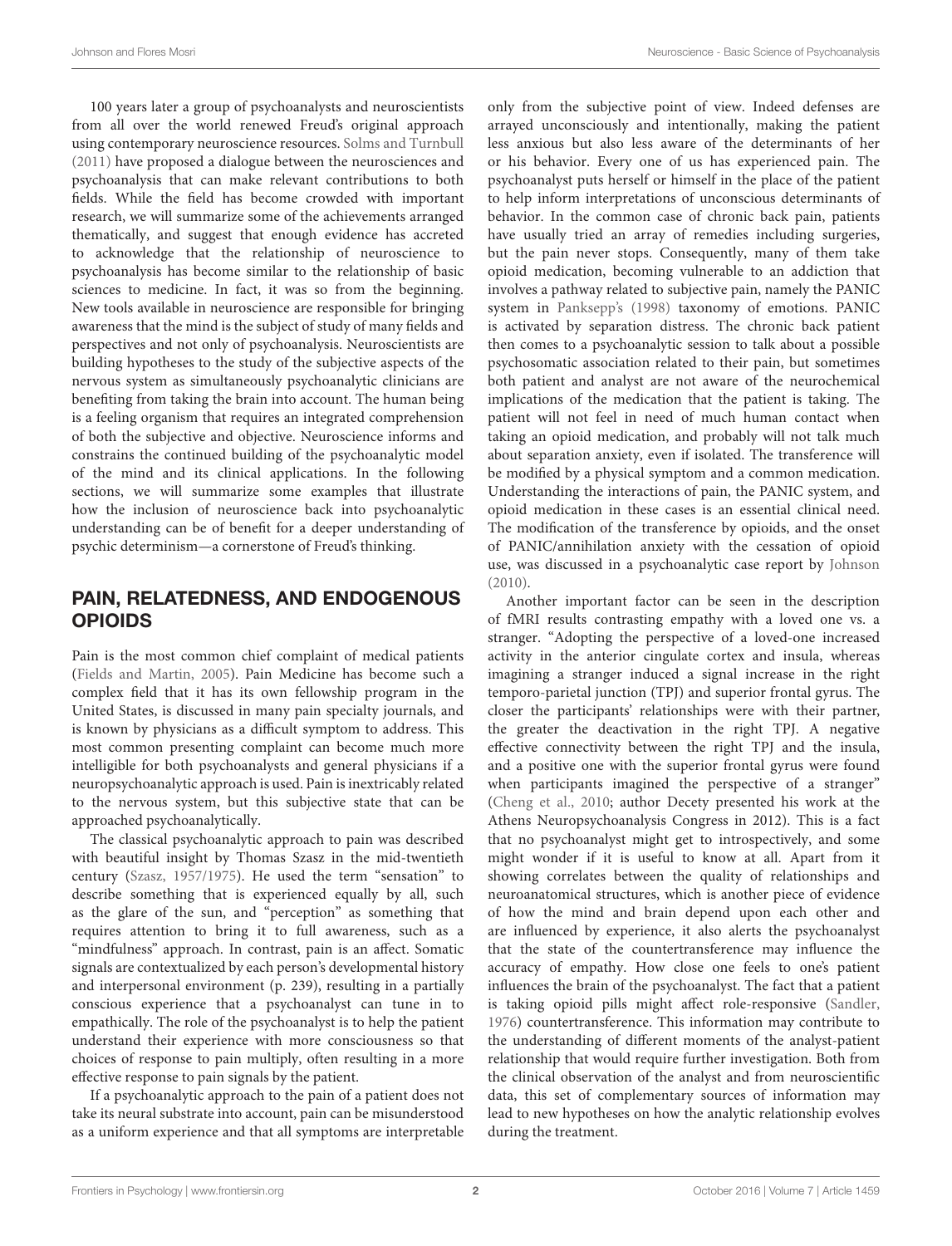Pain experience may not be uniform. The discovery that multiple alleles of the SCN9A gene results in no pain, normal pain, or increased pain sensitivity [\(Peddareddygari et al.,](#page-10-8) [2014\)](#page-10-8) need to be taken into account. Due to variable genetic endowment, the analyst and the patient may have different pain systems. Neuroscience informs psychoanalysts about a potential constitutional difference. The genetic variant might be tested for if the psychoanalyst wondered about unusual pain complaints.

This information is useful to consider—that knowing someone else's experience seems to be truly impossible. However, it does not require subtracting one's empathy from a psychoanalytic encounter, or doubting its validity in all cases. That would remove a key tool from an impossible profession. The neuropsychoanalytic approach would be to use the biological information to inform clinical work, and also to imagine the possibility that the psychoanalyst's insight about developmental history and interpersonal environment might be relevant to nomothetic research. For example, the high-pain variant of the SCN9A gene was found to be present in 12% of normal controls and 40% of patients with interstitial cystitis—not 100% of interstitial cystitis patients [\(Reeder et al., 2013\)](#page-10-9).

In summary, pain is an affect that has contributions from constitutional factors such as SCN9A gene variant, developmental history, and interpersonal environment. Empathy for the pain of a psychoanalytic patient, or the patient complaining about their bladder in a general practitioner's office, may have to do with the degree of closeness in the relationship. Genetic vulnerability is only one factor involved in a focus on the bladder. The principle of multiple function [\(Waelder, 2007/1936\)](#page-11-2) is likely operating in a way that treaters, psychoanalytic or not, would find useful.

Panksepp has shown that the pain system, an endowment of all animals to protect against tissue damage, has been adapted by social animals such as humans to modulate relatedness [\(Nelson and Panksepp, 1998\)](#page-10-10). Being close feels good. Loss through death or separation hurts [\(Panksepp and Biven, 2012,](#page-10-11) p. 459). [Johnson et al. \(2014\)](#page-10-12) elaborated some psychoanalytic consequences of Panksepp's hypotheses [\(Panksepp and Biven,](#page-10-11) [2012,](#page-10-11) pp. 325–328) that opioidergic activity underlies human relatedness, and that autism is a consequence of opioidergic hyperactivity (**[Figure 1](#page-3-0)**). Johnson suggested that healthy persons use interpersonal relatedness to shift opioidergic tone in a narrow range indicated schematically by the bar at the top of the inverse U. Too much contact begins to make people uncomfortable as augmented tone becomes dysphoric. They spend time alone. Loneliness begins to make people uncomfortable as diminished tone becomes dysphoric. They initiate renewed pleasurable contact. This opioid principle can be described as a biological underpinning of Freud's pleasure principle.

Patients maintained on opioids feel and think autistically. Human contact is not needed. Their relatedness is flattened. They are emotionally unresponsive. This condition might give pause to a therapist who considers engaging an opioid-maintained patient using a treatment where relatedness is at the center of study by the analyst/analysand. For patients who dysfunctionally do little but sit on the couch and take opioid pills, a role responsive countertransference might be to feel disengaged, bored, and unable to contribute. Without the concept that opioids cause emotional withdrawal, the psychoanalyst might be misled by their lack of emotional response, with a mismatch of interpretation to the actual condition of the patient.

The concept that opioid function is contributor to relatedness has more clinical applicability. An opposite shift of opioidergic function would also have to be considered in any treatment of a patient with fibromyalgia. These patients may be emotionally unresponsive due to an autoimmune hormonal disorder that diminishes opioid tone [\(Ramanathan et al., 2012;](#page-10-13) Johnson et al., [2014\)](#page-10-12). An approach which has promise is correcting the opioidergic deficit by pulsing the brain with a low dose of the receptor blocker naltrexone, which may provoke a rebound augmentation of function [\(Brown and Panksepp, 2009\)](#page-9-2). Fixing the biological problem might enable the psychoanalyst to address emotional issues.

It is possible that this approach would also improve outcomes in newly detoxified patients with opioid addiction (Johnson and Faraone, [2013\)](#page-10-14). Psychotherapy with interpretation used to increase human contact might also be hypothesized to augment opioidergic tone, and protect newly sober patients from persistent low opioid tone that would otherwise lead to renewed use/addiction.

A neurobiologically informed psychodynamic psychotherapist might be able to better apply transferencebased techniques with patients who show compromised object relations such as borderline states by taking into account a probable chronic low opioid tone which is a product of early childhood attachment patterns (**[Figure 1](#page-3-0)**, [Johnson and Faraone,](#page-10-14) [2013\)](#page-10-14). Coincidentally, these techniques might include a faceto-face format to enhance human contact/opioid tone in the transference (**[Figure 1](#page-3-0)**, [Marty, 1990\)](#page-10-15) and to control regression in a closer therapeutic environment [\(Balint, 1968\)](#page-9-3). The therapist can use body language to understand the patient's feelings more efficiently. One might observe that pain diminishes when the patient feels close/understood empathically.

Finally, what is physical pain, what is emotional pain? How are they related? By asking this question, and by not being able to give a full (saturated) explanation, a psychoanalyst is both in a position to help their individual patient think about a dysfunctional response to pain, and also to help pose questions to be investigated by neuroscience. Differentiating physical and emotional pain is complicated for fMRI research as well as psychoanalysis [\(Hashmi et al., 2013\)](#page-10-16). A neuropsychoanalytic approach that takes both sources of information into account may be indispensable.

## DRIVE, INSTINCT, AND AFFECT

A set of motivational systems is housed in the brain so that animals move through the environment to procure food, water, sex, and relationships [\(Johnson, 2008\)](#page-10-17). Freud's concept of libido encompassed cathexis, activity, and self-preservation [\(Freud,](#page-10-18) [1933,](#page-10-18) pp. 95–97). Some neuroscientists (for example [Pfaff et al.,](#page-10-19) [2007\)](#page-10-19) have proposed that Freud's libido can be related to generalized brain arousal systems. However, many contemporary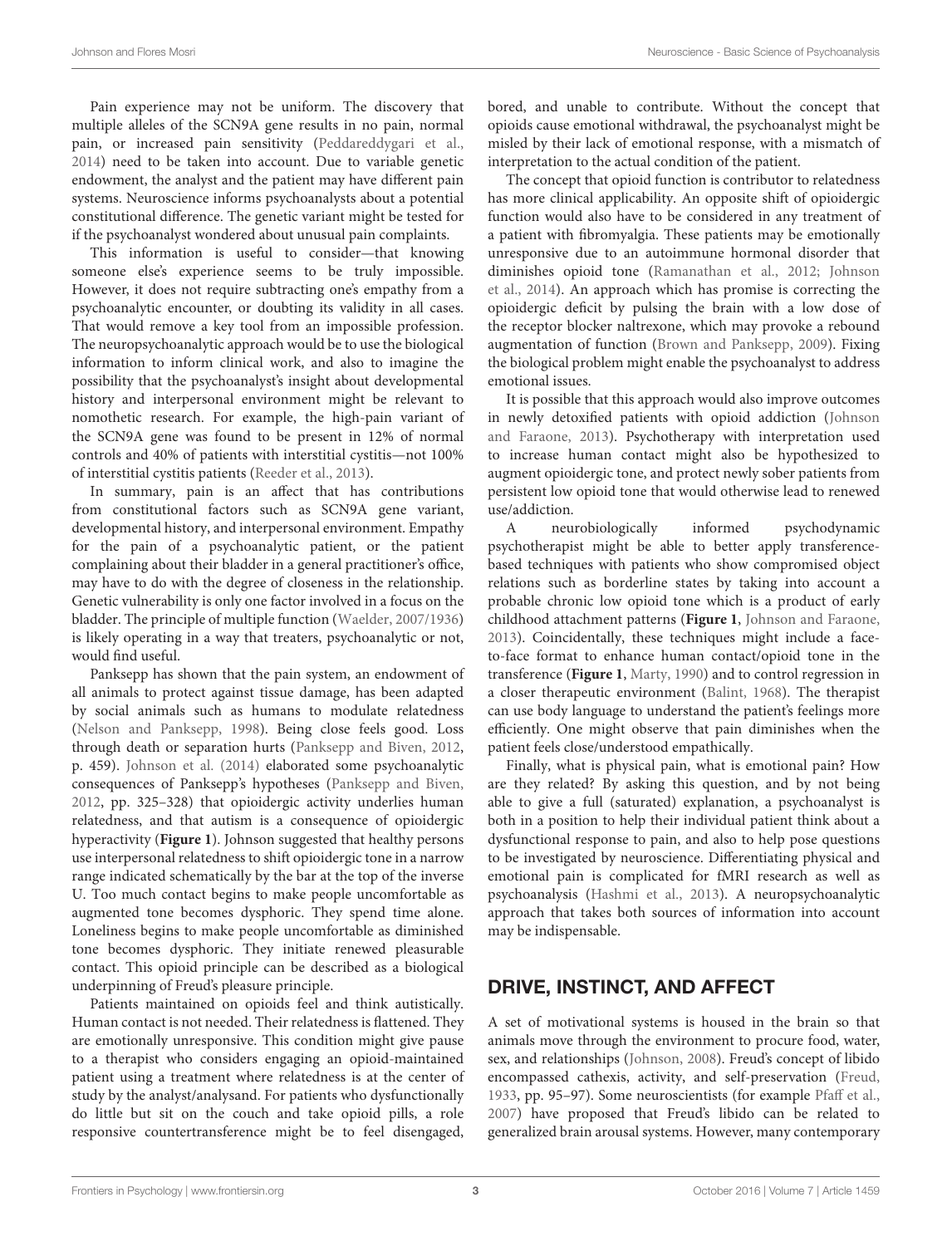

<span id="page-3-0"></span>psychoanalytic theories reject the concept of drive [\(Eagle, 2011,](#page-10-20) p. 252). Neuropsychoanalysis has embraced Panksepp's formulation of seven basic instinctual systems and has used his proposal to discuss the concepts of instinct, drive, and affect.

Panksepp mapped these behavioral systems by systematically stimulating brain areas electrically or chemically, and then observing the resulting animal behaviors [\(Panksepp and Biven,](#page-10-11) [2012,](#page-10-11) p. 25). He has turned the usual caution of animal researchers against "anthropomorphism" on its head, suggesting that all animals have evolved neural systems for survival and for success in navigating peer social environments, and that they are felt. He is known for the discovery, by empathically observing rat behavior and then by use of a transducer for high-pitched sounds, of rat laughter [\(Panksepp, 2007\)](#page-10-21).

The seven basic emotion systems that Panksepp has described are shared by all mammalian brains. Emotional systems are subcortical. They are the SEEKING, LUST, CARE, PLAY, PANIC, RAGE, and FEAR systems. Panksepp uses capital letters to identify a concrete neural circuit, as opposed to the abstract use of these same words.

The SEEKING system is superordinate, and has been considered by some neuropsychoanalysts (for example [Yu,](#page-11-3) [2001b\)](#page-11-3) an analog of Freud's libido. Drive may be considered the psychological manifestation of SEEKING, an urge to do work in order to obtain a desired goal. Panksepp's aphorism is that SEEKING is "a goad without a goal." SEEKING energizes organisms to explore their environment. It produces for the animal an exciting, optimistic and engaging affect. It reaches out to the other six basic systems to turn them on when needed or the other way around; other instinctual systems tell SEEKING what to search for [\(Panksepp and Biven, 2012\)](#page-10-11); giving the goad a goal.

SEEKING can search for basic items to satisfy needs in the environment, such as food, water, sex, relationships, and if addicted, drugs [\(Johnson, 2008\)](#page-10-17). Some of these items may not involve pleasure because SEEKING as all other basic emotion systems learns and is conditioned by life experiences. If one grows up in a context of basic trust [\(Erikson, 1950\)](#page-10-22) from empathic and caring parents, relationships may be sought in adulthood with a SEEKING system that has been tuned by learning to look for affective quality in relationships with others. But if parents were abusive or neglecting, food, love, and an occasional unexpected smack may make the bond with that parent more intense. Pathological relationships may be sought because the SEEKING system has been organized by learning to look for unexpected attacks related to the lack of basic trust. We urgently pursue our goals whether pleasant or not. The SEEKING system should not be equated with a reward or pleasure system. SEEKING is not the only rewarding feeling in the nervous system and it is not quite rewarding in itself; its activation results in anticipated excitement. If no satisfaction comes, it shuts down. The feeling is related to frustration.

SEEKING's main neurotransmitter is dopamine. Pleasure is a separate system, with mu opioids as the most important contributor [\(Robinson and Berridge, 1993;](#page-10-23) [Panksepp, 1998\)](#page-10-5). What we want, and what we like, belong to two different brain systems. The pleasure system will only be activated when an object that satisfies a need is found. SEEKING looks for the object needed. The pleasure system enjoys the interaction with the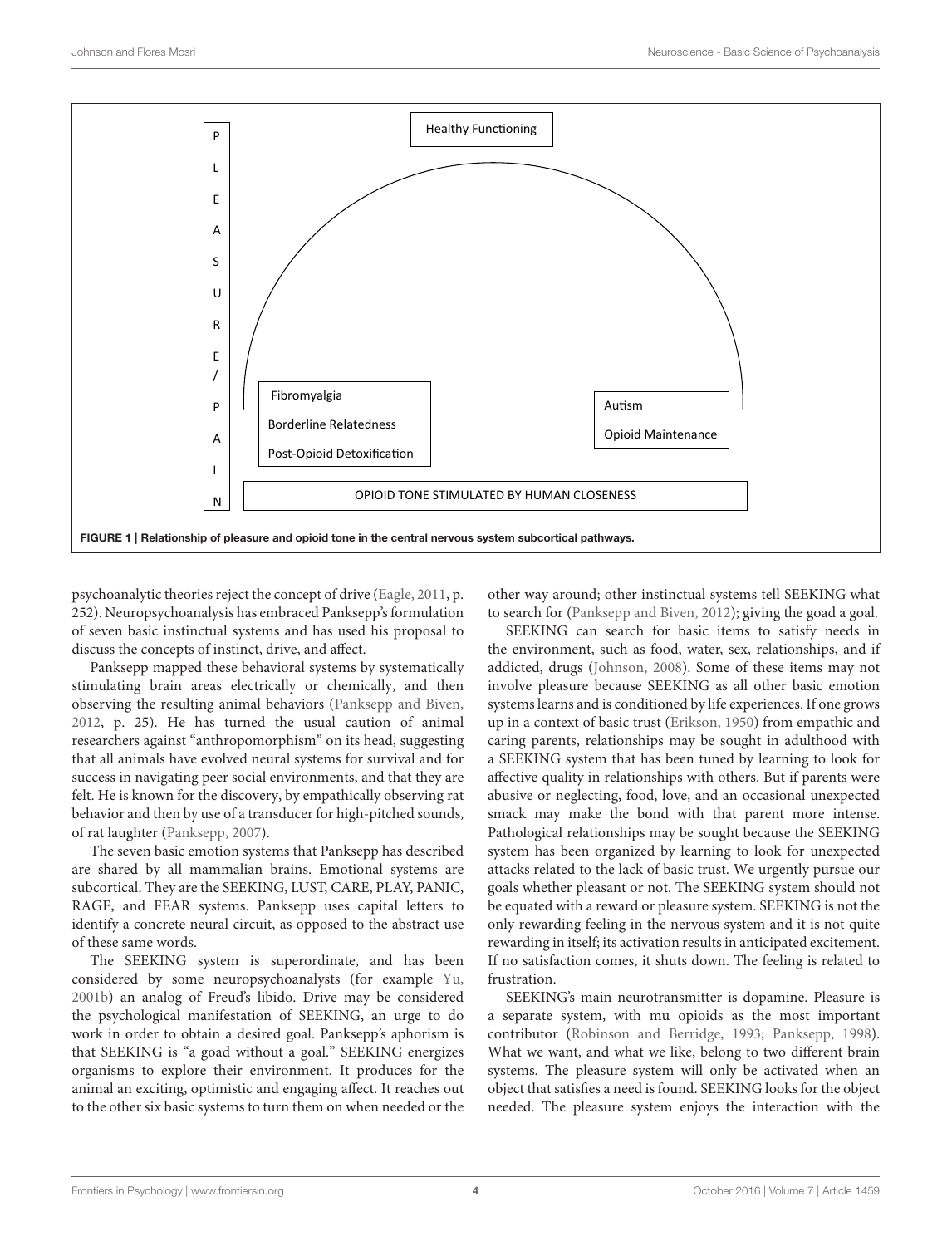satisfying object. Dopamine drives motivation while mu opioids give the feeling of pleasure.

Other instinctual systems are activated according to setting. Animals move to the side of the cage where electrical stimulation turns on these good feelings [\(Panksepp and Biven, 2012\)](#page-10-11). They move away when the bad feelings are turned on. We all feel "good" when we are in the PLAY, CARE, LUST mode. We all feel "bad" when we are in the FEAR, RAGE, PANIC mode.

PLAY, CARE, and LUST are positive, socially engaging systems and are thus important to understand two-person psychology or even the analytic third concept proposed by [Ogden](#page-10-24) [\(1994\)](#page-10-24). PLAY is built into all mammals so that we rehearse social roles and conflicts without risking consequences. PLAY for children requires a rough and tumble interaction format that elicits an affect of social joy. [Wright and Panksepp \(2012\)](#page-11-4) advises that psychotherapy be carried out in the PLAY mode. Observing patients who are not capable of PLAY in psychotherapy gives important information regarding (psychoanalytically) genetic experience and current interpersonal difficulties. Good and fun experiences with peers are pleasurable and will be repeated reinforcing the experience of being in company as an important agenda to promote survival. LUST is the system that makes mammals look for sexual partners, not only looking for pleasure, but also for the survival of the species. CARE is a system activated whenever someone perceives another being in need of help. It is the basis of maternal love and it may have a lot to do with the psychotherapeutic feeling involved in helping patients at certain stages of psychoanalytic treatments, particularly with pre-Oedipal patients [\(Balint, 1968;](#page-9-3) [Marty, 1990\)](#page-10-15). The CARE system is vital to the understanding of the relationships between mothers and their offspring so relevant to psychoanalytic developmental theory. The activation of a mother's CARE system makes her full with love that will contribute to her protecting a fragile baby that could not survive without her CARE.

FEAR, RAGE, and PANIC/GRIEF have as their basic function tissue protection. As opposed to the pleasant feelings generated by SEEKING, PLAY, CARE, and LUST, these systems generate dysphoric affect. FEAR is the feeling we all get when exposed to dangerous situations that compromise survival. It is not interpersonal. It provides the animal with various choices when endangered. RAGE exists to deter attackers when flight is impossible. Panksepp points out that the "fight/flight" term describes engagement of RAGE or FEAR [\(Panksepp and Biven,](#page-10-11) [2012,](#page-10-11) p. 200), and actually refers to two systems, not one.

PANIC/GRIEF underlies the need to attach to others for survival. It is the perfect complement of the CARE system as seen in mother-child interactions. Activation of the PANIC system is seen when animals separated from their parents call out with "distress vocalizations" to help the protective locate the child. If an animal is separated from its caring object for too long the PANIC separation distress vocalizations cease. Watt and Panksepp [\(2009\)](#page-11-5) suggest that the original function of vocalization shutdown was to protect animals from signals that might make them vulnerable to attack from predators. Unrelieved alarm at separation finally terminates by entering a shutdown mode, a state of waiting to be found can be understood as a freezing reaction, or—depression. This model corresponds with the literature on psychotherapy and antidepressant medications for depression. Mild major depression responds about equally well to psychotherapy or medication, but more severe and chronic depression requires antidepressants [\(de Matt et al., 2007\)](#page-10-25). As Watt and Panksepp would say [\(Watt and Panksepp, 2009\)](#page-11-5), antidepressants change the brain, allowing the patient to return to the broad plateau of anxiety where interpersonal difficulties in being close can be resolved with the psychoanalyst. Panksepp [\(Wright and Panksepp, 2012\)](#page-11-4) has suggested that treatment must activate the SEEKING and PLAY systems as well as deactivate the PANIC/GRIEF system to treat depression.

An example of dysregulation of the basic emotion systems can be seen in the adoption of psychotoxic drug use. The person feels constantly bad even when the traumatic experiences that caused the negative affects are diminished or blocked by defenses. The person tires of the unpleasant feeling and wants relief. Experimenting with psychotoxic drugs the person discovers the direct neurochemical impact on her or his subjectivity. The patient has become a "psychiatrist" herself or himself, understanding that there is a neuropsychodynamic relationship between mind and brain. Taking the psychotoxic drug creates a "high." For example, a patient who had been terrorized by a sadistic father, and who met the diagnostic criteria for posttraumatic stress disorder, described the "high" of alcoholic drinking as the feeling of relief from constant reactivation of her terror by random stimuli in her environment.

The basic emotion systems constitute knowledge about subjective states that are always conscious because affect is always conscious. Taking it into account in psychoanalytic theory propitiates metapsychological conceptualizations such as the conscious id proposed by [Solms and Panksepp \(2012\)](#page-11-6) and [Solms \(2013\)](#page-10-26). It also facilitates clinical work, particularly with pre-Oedipal patients who do not respond well to the classical psychoanalytic technique, but who require modified approaches mainly based on empathy [\(Balint, 1968\)](#page-9-3).

If we want something, or feel a certain way, the primary feeling comes from brainstem areas. Consciousness is obliterated by brainstem lesions, and preserved in cortical lesions [\(Solms, 2013\)](#page-10-26). Solms proposed that Freud's id, the origin of drive, is represented in the brain by consciousness that cannot be without affective experience—the primary feelings being related to Panksepp's instinctual systems with secondary and tertiary elaboration into more complex emotional experiences such as love, hate, disgust, appreciation, gratitude, etc. For [Solms and Panksepp \(2012\)](#page-11-6) if affect is always conscious, then the id is conscious. The ego, first a body ego, starts with exteroceptive experiences that register cortically. Thinking can be repressed, but emotions cannot. The psychoanalyst treating a patient may notice that they are taken over by feelings most certainly provoked in part by their experience, but not be consciously aware of why they may feel bored, angry, sexual, afraid, or depressed. The lack of conscious connection is a function of inhibition, probably cortical/ego inhibition.

Object representations are cortical. They stabilize and facilitate experiences in the world. Knowing that a certain person always acts the same makes contact less effortful than on first meeting them. [Solms \(2013\)](#page-10-26) suggested that working memory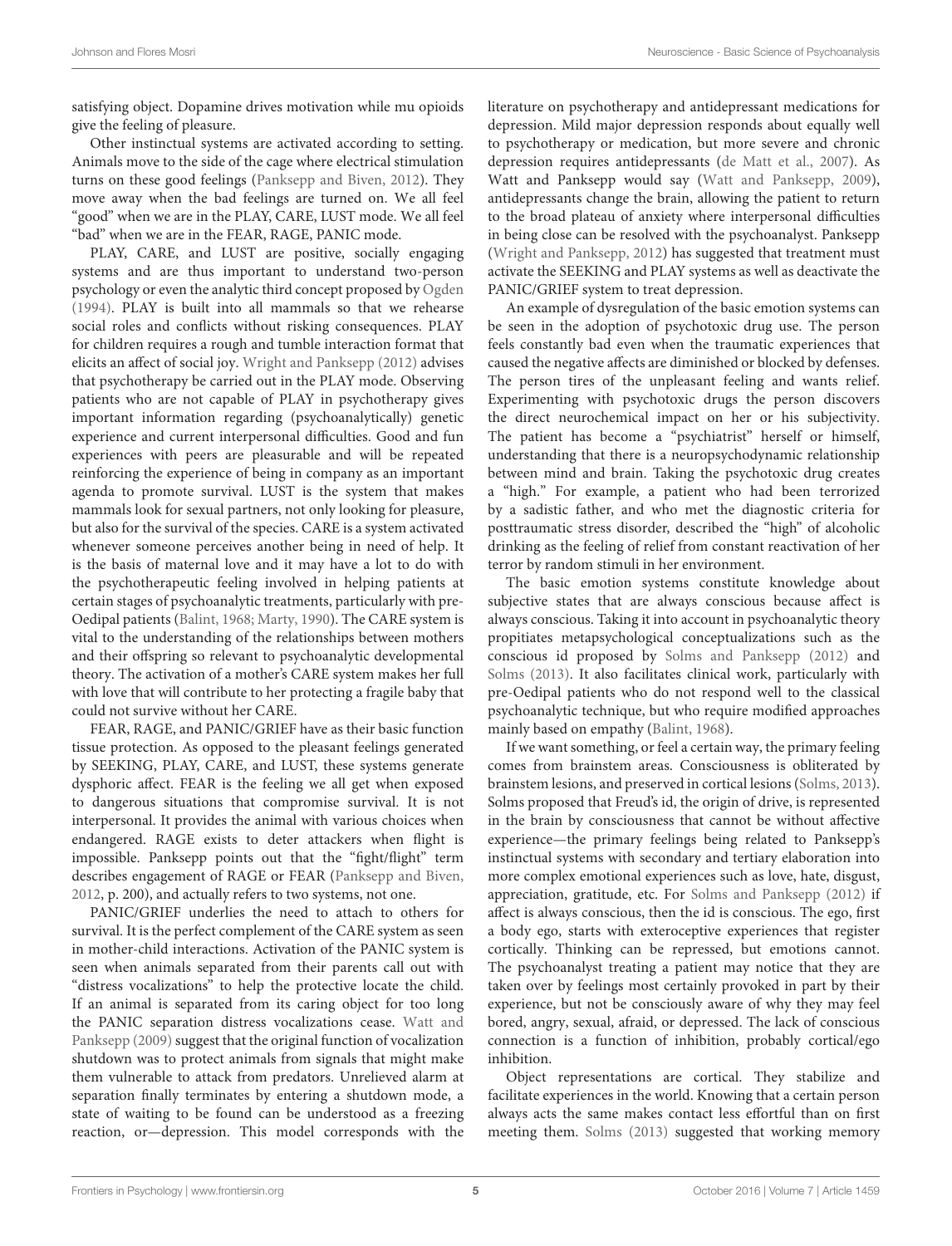underlies object representations and that planning ahead is required to inform subsequent encounters so that the interaction occurs with optimal relatedness. This mechanism underlies Freud's concept of bound energy. If life is always completely predictable, one is living in Freud's Nirvana principle. Thinking is non-conscious and not effortful. One always expects what one reality provides.

Free energy has to do with SEEKING as it presses for activity. One is unhappy and unfulfilled when one needs something, even though it may not be clear exactly what that might be. This is the energy that reaches quiescence with gratification. The SEEKING system knows what to look for only when given feedback from other basic emotional systems. What we SEEK does not always lead to optimal results. There may be learning experiences that lead to solutions that make us approach harmful stimuli such as the cases in which a narcissistic injury can contribute to pathological object relations in adulthood. More sophisticated tertiary process thinking/conscious awareness and reflection about what we feel and think, possibly facilitated by analysis of a transference relationship, may allow shifts in goals and behaviors. The inhibitory centers of the prefrontal cortex are related to ego and superego functions. Consciousness seems to enhance survival because we can reflect and think about the very fact of being alive [\(Solms, 2013\)](#page-10-26).

#### DREAMS

Psychoanalysis was officially born in 1900 with Freud's dream theory. The mind was primarily unconscious. Dreams became the royal road to the unconscious. Thus, dreams had to be interpreted. This theory was predominant until psychoanalysis suffered a cultural credibility defeat with the publication of the activation-synthesis model by [\(Hobson and McCarley, 1977\)](#page-10-27). They claimed, with neuroscience evidence, that dreams were the meaningless froth of random pontine firing during rapid eye movement (REM) sleep [\(Solms, 1997\)](#page-10-28). REM sleep was eliminated by transection of cat brains at the level of the pons. Dream interpretation was therefore the awakened person's best attempt to put some meaning to a pontine message that never had any meaning. The cultural narrative became that psychoanalysts were collecting fees from patients for fraudulently abetting this bizarre, empty meaning-finding activity.

Cats whose brains have been transected at the pons lose their rapid eye movements. But they cannot tell about their dreams. The claim that dreaming depends on REM sleep and that dreams are meaningless pontine signals has been singlehandedly reversed by Solms' painstaking work with 361 subjects who were asked if they noticed a change in their dreaming since the onset of a known neurological illness [\(Solms, 1997,](#page-10-28) p. 83). His analysis of the results of this case series led him to a hypothesis that the dream pathway originates in the ventral tegmental area (VTA) of the midbrain, runs through the nucleus accumbens (NA) via basal forebrain white matter tracts and then through the mesocortical and mesolimbic dopaminergic systems. Hobson and McCarley's results could then be understood as pontine-geniculate-occipital spikes of acetylcholine-fueled neural activity further energizing the basal dopaminergic thinking involved in non-REM (nREM) dreaming when these cholinergic transmissions were turned on as part of the transition from nREM to REM sleep. Solms concluded that VTA/NA activation stimulating more rostral structures produces dreams. According to interviews of patients with lesions, dreaming ceases when basal forebrain white matter and/or the temporo-parietal-occipital junction are damaged as opposed to pontine lesions, which do not cause dream cessation. Dreaming is dissociated from REM sleep. It can occur during NREM and does not depend on pontine mechanisms.

A further consilience is that Solms' dreaming pathway is exactly Panksepp's SEEKING pathway. Dreaming and SEEKING involving the same neural pathway is congruent with [Freud's](#page-10-29) [\(1900\)](#page-10-29) hypothesis that every dream originates with a wish [\(Solms, 2000\)](#page-10-30), a motivation. Therefore, dreams are turned on by items that are urgently wanted. Complications of obtaining these entities are further manipulated via dreamwork to anticipate conflicts and barriers in the social environment of the dreamer. Freud's work with dreams, and that of every psychoanalyst since, has been vindicated by the work of Solms.

This work has been further developed by [Yu \(2001a](#page-11-7)[,b\)](#page-11-3), whose independent analysis confirmed both the neural pathways involved in dreaming and suggested [\(Yu, 2001b\)](#page-11-3) the congruence of [Freud's \(1923\)](#page-10-31) "great reservoir of libido" and Panksepp's SEEKING system. In another vindication of Freud's work, [Colace](#page-9-4) [\(2012\)](#page-9-4) has shown a change in the dreams of children at about 5 years of age, corresponding with the onset of superego function. Dreams of younger children are simple and directly anticipatory of gratification. Dreams after the age of five have a tortured, complex nature, as if there are internal barriers to gratification. A main point of [Colace's \(2012\)](#page-9-4) is that with a thorough command of Freud's disguise-censorship model, nomothetic studies that he has conducted provide strong evidence that internal conflict between wish and moral consciousness appear in dreams.

Levin [\(Levin et al., 2009\)](#page-10-32) has also considered the neuroscientific data of importance to dream work, adding that the involvement of the SEEKING system also refers to pending topics in the life of the dreamer. Levin considers the motivation of SEEKING to play an important role in problem resolution. This is another contribution to the wish fulfillment of dreams, namely that of exercising possible answers or strategies for current problems in a person's life.

Finally, [Solms \(2000\)](#page-10-30) suggested that the same neural system that involves dreaming also involves drug seeking. This idea was further developed by [Johnson \(2001,](#page-10-33) [2003\)](#page-10-34) and [Colace](#page-9-5) [\(2004,](#page-9-5) [2014\)](#page-9-6) [\(Colace et al., 2010\)](#page-9-7) as the neural basis of drug dreams. [Johnson \(2003,](#page-10-34) [2011\)](#page-10-35) hypothesized that dreams formed a neural readout of brain changes that represent a shift from a psychological form of addiction as a solution to emotional problems to the brain-based illness of compulsive drug use. Only patients whose brains have been exposed to cocaine or heroin have dreams that involve looking for and trying to use these drugs. Dreams that involve SEEKING alcohol probably signal the transition from alcohol abuse (psychological addiction) to alcohol dependence (physical addiction; [Johnson, 2011\)](#page-10-35).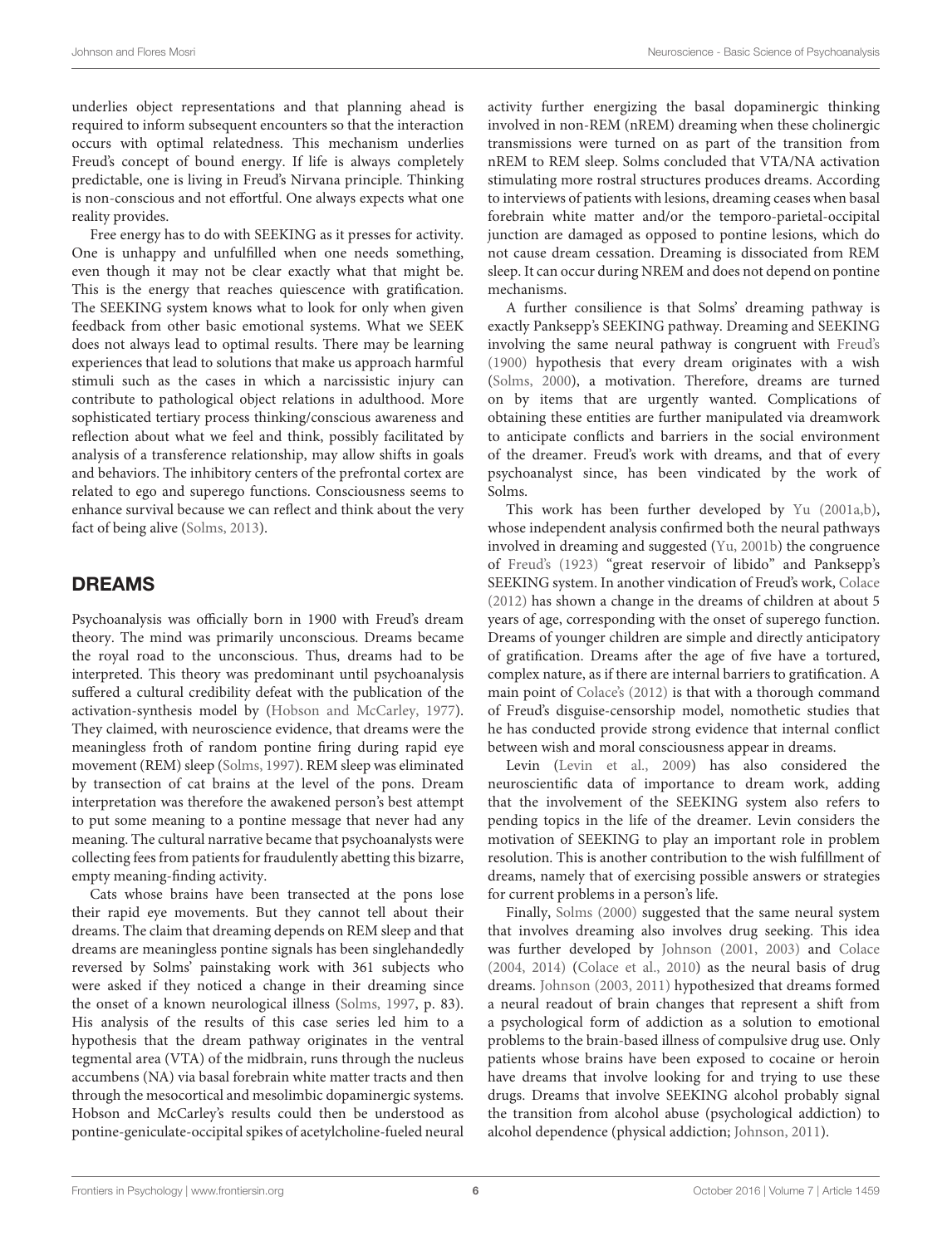## **CATHEXIS**

Although [Panksepp](#page-10-36) [\(1999,](#page-10-36) pp. 28–29) and [Yovell \(2008\)](#page-11-8) are reluctant to claim any 1:1 mapping of Panksepp's instinctual systems onto Freud's libido, [Johnson \(2008\)](#page-10-17) has found another consilience by using the SEEKING system to explain the Freudian concept of cathexis. This psychoanalytic concept is on the endangered theory list. The assertion that humans are objectseeking by nature, and that this has nothing to do with "drive," has been widely adopted as a bedrock of psychoanalysis [\(Eagle,](#page-10-20) [2011,](#page-10-20) p. 54). Panksepp's elaboration of instinctual systems that are activated by SEEKING helps resolve this dilemma within psychoanalysis. The PANIC, RAGE, CARE, LUST, and PLAY systems are object-related. Mammalian brains are pre-wired to bond to a care-giver for survival. CARE and LUST are the basis of love [\(Panksepp and Biven, 2012,](#page-10-11) p. 38). PLAY demands involvement with peers for social joy. These neural systems give a goal to the goad of the objectless SEEKING system, telling it what it is looking for. PANIC warns organisms not to avoid relationships by giving a dysphoric signal when closeness is disrupted. RAGE provides an array of possible responses to uncomfortable impingements from others. SEEKING does not act randomly but is given information by other basic emotion systems to know what to seek for. CARE, LUST, and PLAY systems need the SEEKING to successfully cathect objects.

[Johnson \(2008\)](#page-10-17) described cathexis as the consequence of repeated stimulation of the SEEKING system during early development. Animal research studies demonstrate that inhibition of dopamine, mu opioid receptors, and hormones such as oxytocin and prolactin, each inhibit the formation of partner preference or maternal-infant bonding. Knocking out any one of these systems results in behaviors that do not persist, such as mating without the formation of partner preference. Bonding is produced by dopaminergic drive coupled by hormones to interactional experiences—in prairie voles and rats [\(Insel, 2003\)](#page-10-37). These concepts can be extended to humans.

Johnson paired neurobiological information with [Freud's](#page-10-38) [\(1920\)](#page-10-38) paper, "Beyond the pleasure principle," to give further evidence for Freud's hypothesis that drive is necessary to form attachments. Using the neuropsychoanalytic principle of dual aspect monism the paper demonstrated that animal research is congruent with Freud's concept of a conflict between the pleasure principle and a force that is, "More primitive, more elementary, more instinctual than the pleasure principle which it overrides" [\(Freud, 1920,](#page-10-38) p. 23). If one is SEEKING relationships based on difficult experiences developed in childhood that do not function adaptively in one's adult life, repeated unpleasant experiences result. The cathexis system had been tuned by driverelated learning to look for those affective needs that were not satisfied in the past. Unsatisfied affective needs survive despite age. The very process of development is compromised frequently resulting in pre-Oedipal pathologies. Traumatic emotions do not expire and so they will try to cathect current objects. In these cases a drive/pleasure conflict can be made conscious with psychoanalytic treatment, resulting in more adaptive relationships.

Johnson was careful to state that the existence of drive in no way negates the current focus on how urgently humans want to make relationships. It gives a neural basis for this urgency. By using the clear difference between neural systems that are involved in wanting and liking [\(Robinson and Berridge, 1993,](#page-10-23) [2000;](#page-10-39) [Panksepp, 1998\)](#page-10-5), the psychoanalyst can use of neuroscience to extend our definition of "neurotic." Patients with a series of complaints about how their lives are not working out may be trapped by conflicts between these neural systems. They may be urgently pursuing goals with their SEEKING system that do not line up well with pleasure. What they want is not what they like, resulting in neurotic misery. The person adopts inflexible patterns to try to adapt, which ignore the signals that affective consciousness constantly provides.

According to [Watt and Panksepp \(2009\)](#page-11-5) depression is the result of a dysregulation mainly of the opioid PANIC system, which in turn leads to the shutdown of the SEEKING system. This combination of high PANIC and low SEEKING seems to lead to a hopeless feeling. The resulting exhaustion can lead to the wish to die in severely depressed patients, the product of endlessly SEEKING relationships which are unpleasant and destructive. A critical period is present in the evolution of the SEEKING system in early life. If relationships have been affectively confusing or traumatic, such dysregulation is repeatedly sought, leading to essential [\(Marty, 1990\)](#page-10-15), or anaclitic depressions [\(Bergeret, 1974,](#page-9-8) [1975\)](#page-9-9).

Making a relationship with patrons through activation of the cathexis system during drug sales, and thereby fulfilling a drive that was created by the neural changes induced by the drug, entrepreneurs of the addictive drug industry make close relationships with customers who often die from using their product. The compulsive use of addictive drugs is based on cathexis to the seller of the drug as well as to the drug itself [\(Johnson, 2008,](#page-10-17) [2009,](#page-10-40) [2013\)](#page-10-41). The compulsive use of drugs is based on a dysregulation of the SEEKING system that recruits cues to build conditioned stimuli and responses. Affective misery is shut off by drugs that quiet experiences of PANIC, FEAR, and RAGE. This way of thinking about compulsive behaviors with drugs or food gives the psychoanalyst a skill set that is essential to help patients who suffer from behaviors that kill. Alcohol causes 4% of deaths worldwide [\(World Health Organization,](#page-11-9) [2010\)](#page-11-9). Cigarettes kill about four million persons per year (World Health Organization, [2008\)](#page-11-10). Love, cathexis, and death are linked in this way. Death from cigarettes is not due to a direct wish to die, otherwise smokers would simply kill themselves in a faster way. Smoking is the result of complicated and differentiated motives [\(Wurmser, 1974\)](#page-11-11). Nicotine dysregulates several neural systems, including SEEKING—which constantly demands nicotine. Addiction is one of the illnesses that require understanding both subjective experience and drug-induced brain changes.

## DYNAMIC UNCONSCIOUS

Non-dynamic psychology has provided a way of explaining that thought is either implicit/procedural or explicit/conscious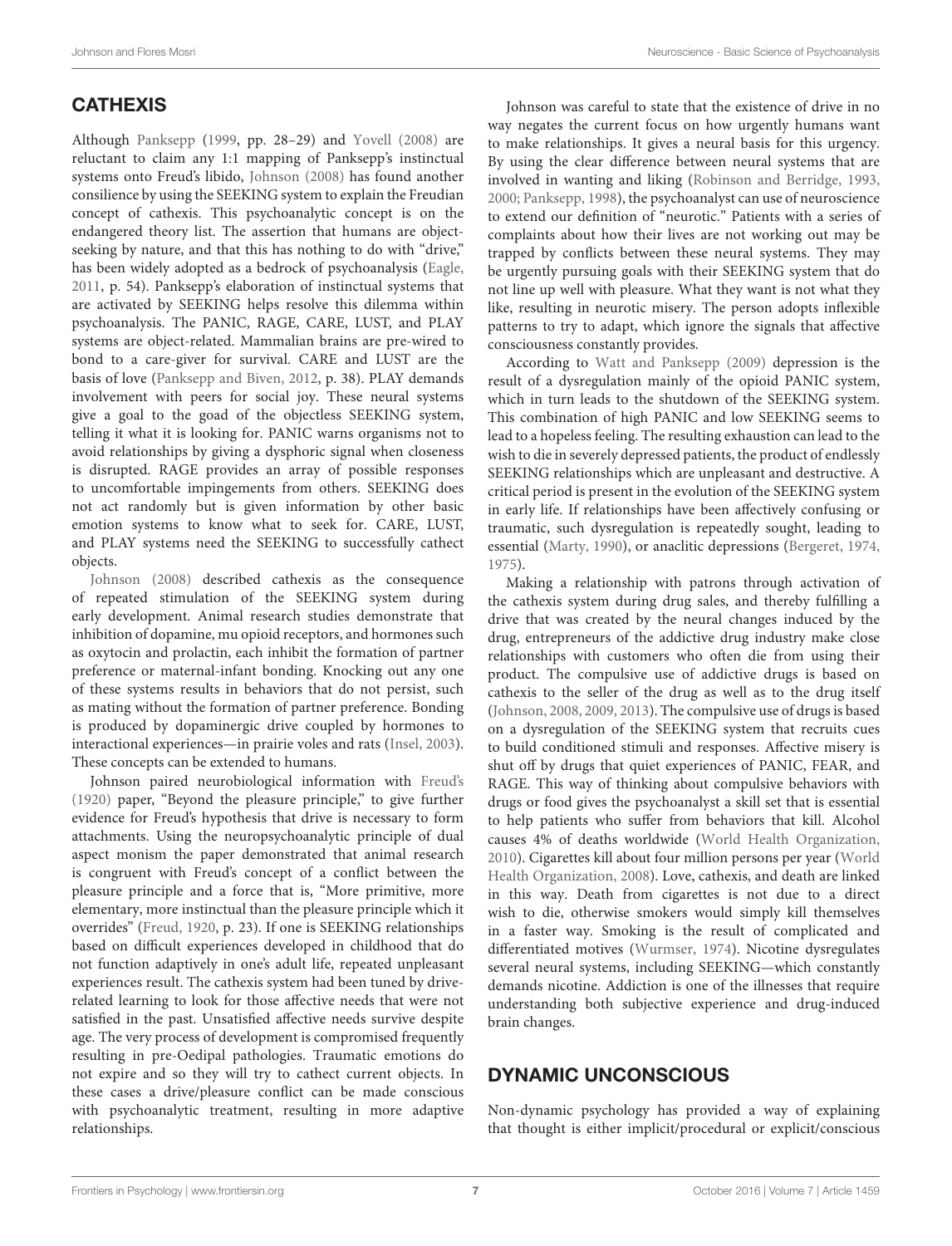[\(Rosenblatt, 2004\)](#page-10-42). For example, the first day you drove to your new job, you explicitly thought about each turn. Everything you did was conscious.

By now your car procedurally drives itself to work while you listen to the radio or talk to a passenger. If you run into new construction you shift to explicit thinking so that you still get to work. You turn off the radio or stop talking to your friend, and pay attention to the way around the construction. This process does not involve repression or dissociation. No defenses are employed. There is nothing "dynamic" about procedural unconscious behaviors such as driving one's car. Your behavior is descriptively but not dynamically unconscious. Neuroscience has referred to procedural, automatic behaviors as non-conscious. They economize the processes of the nervous system once learned.

On the other hand, you may "forget" to attend a meeting that you really didn't want to go to, but consciously would have made yourself go to if it weren't for the handy defense of repression. You "remember" the meeting as soon as it is too late to go. Then you feel bad. The difference between thinking that is not conscious but not made unconscious (descriptively unconscious) and material that is barred from conscious thought (dynamically unconscious) is seen in these examples. Current psychoanalytic thinkers favor concepts such as "unformulated experience," "implicit relational knowing," and "habitual relationship patterns" [\(Eagle, 2011,](#page-10-20) pp. 107–131), while the old Freudian formulation of a stimulus barrier that protects the ego from unacceptable information is going the way of drives, dreams, and cathexes.

As with dream theory, Solms, with Kaplan-Solms, had the original insights about using neurologically impaired patients [\(Kaplan-Solms and Solms, 2000\)](#page-10-43) to demonstrate striking evidence for the psychoanalytic concept of mechanisms of defense. One example is the anosognosia of right hemisphere lesion patients. Non-analytic neuropsychologists and neurologists invoked concrete concepts based on their guesses about right hemisphere function. Maybe the problem had to do with inattention, perhaps with the right hemisphere being responsible for conceptualizing negative emotions, or for monitoring the body [\(Solms and Turnbull, 2002,](#page-11-12) pp. 263–264).

The neurologist can benefit from a psychoanalytic explanation to understand why the patient denies that their whole left side is paralyzed. Psychoanalysts can see the evidence of the unconscious laid out before them in a way that is stark and well-delineated. Taking out a key right parietal part of the brain does not make the person unable to function emotionally. It eliminates the right parietal sense of location. Kaplan-Solms and Solms' (2000, pp. 172–199) formulation regarding conscious indifference about the paralyzed left side was explained using [Freud's \(1917\)](#page-10-44) concepts from "Mourning and Melancholia." In a left parietal stroke, position sense is preserved. The body is an object. The patient mourns the loss of movement of the right side of the body. Object love allows normal grief.

In a right parietal stroke, the patient is unable to understand where the paralyzed left side lies. Some right parietal stroke patients deny their paralysis and act as though nothing were wrong with them. Kaplan-Solms and Solms interpreted this feature as a narcissistic defense by which the patients deny a painful aspect of reality. Unconsciously they know about their paralysis, but their body location is impaired. An idealized "good body" is introjected, protecting the stroke patient from the horror of their loss. Unfortunately, a "bad body" is also introjected, and is hated. The hatred can be experienced toward the self, resulting in a melancholic depression, or projected into others, resulting in an experience of being loathed by others. These regressive dynamics are initiated by the loss of the sense of location, of reality, that had been produced by the loss of location sense that was a function of the destroyed right parietal cortex. In neurologically impaired patients, evidence of dynamically unconscious thinking, and the defenses that keep material unconscious, can be easier to observe and describe using the clinico-anatomical method.

Another example of the dynamic unconscious functioning can be found in [Bazan's \(2011\)](#page-9-0) innovative formulation of "phantoms." Whether you get to work with explicit or implicit thinking, there is no discomfort as long as you get there. The brain has two feedback systems to monitor movements. It makes a calculation from the somatosensory cortex about where the car was estimated to go. The proprioceptive system vision and muscle receptors—says the car has gone where the brain willed it, the "efference copy." The two sensory systems line up. You feel good when you get where you are going.

Skipping the meeting when you had "intended" to go, results in discomfort based on a lack of congruence between intention and behavior. A "phantom" intention has no feedback from proprioceptive system that you were at the meeting. Defenses undo intentions by making them unconscious and therefore unable to be acted on. The residua produce a feeling of discomfort.

Bazan linked this set of ideas with word representations that are seen as vulnerable to repression and substitution. She suggested that the starting point of unconscious thinking is drive. The drive comes into conflict with the social milieu of the person. The drive itself cannot be repressed, only the corresponding motor execution. For linguistic intentions, the phantoms are phonemic. She uses the compulsions of the Rat Man [\(Freud,](#page-10-45) [1909\)](#page-10-45) to show displaced action based on word representations, shifting from an intention to marry (in German, "heiraten") his beloved to various substituted rats: Frau Hofrat—the governess he had sexual play with as a child, fear of rats, the German term "Raten" which refers to payments to be made. Words or ideas that are repressed cause the phantoms to be undischarged, creating anxiety.

A constant underlying dynamic of compulsion is undoing of unconscious intentions. This was [Dodes' \(1996\)](#page-10-46) explanation of addiction as a kind of compulsion where the aggressive intention to harm another is displaced into an addictive behavior rather than a compulsive undoing of the intention. The sober person who does not have good recovery (a dry drunk) is filled with anxiety about aggressive urges which have not been carried out. The minute the person decides to drink [\(Dodes, 2002,](#page-10-47) p. 4) they feel better. Bazan might say that they know their aggressive urges will be fulfilled. They know the aggressive phantoms will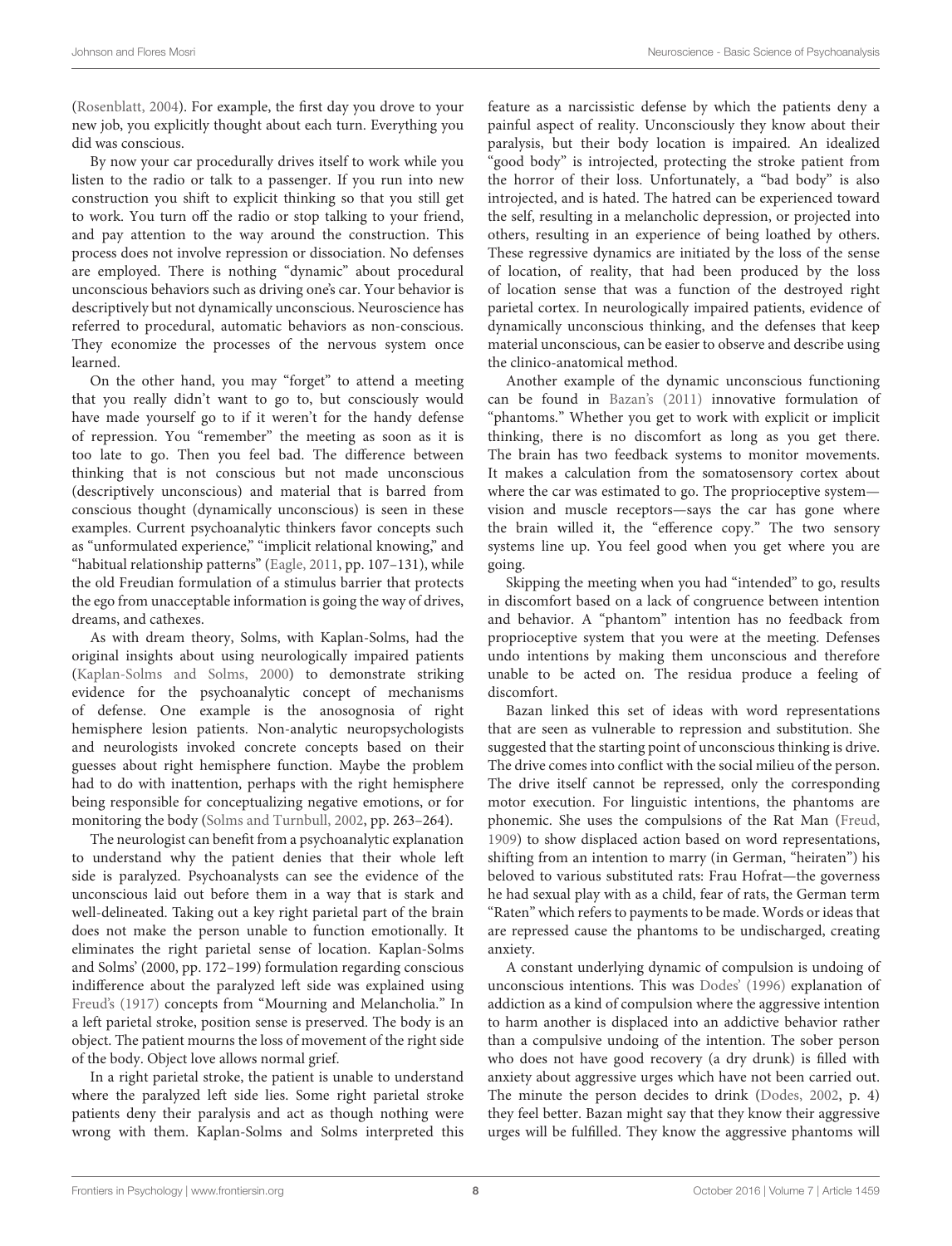be carried out via displacement; the aggressive act is not done consciously, but rather is expressed as an addictive behavior.

These phantoms are based on a melancholic state [\(Freud,](#page-10-44) [1917\)](#page-10-44) in which past narcissistic injuries related to the primary object lead to a RAGE activation where the introjected object needs to be destroyed due to its negative split valence quality. The compulsive behavior is related to the memory of pain because of how the object failed to give narcissistic nurture at a critical time in early life. This formulation reframes and further explains [Dodes' \(1996\)](#page-10-46) assertion that addictive behaviors are both directed toward current objects and are also driven by childhood memories of traumatic helplessness.

## IS THE PRACTICE OF PSYCHOANALYSIS LIKE THE PRACTICE OF MEDICINE?

Harrison's Textbook of Medicine [\(Kasper et al., 2005,](#page-10-48) p. 1) began with a chapter, "What is expected of the physician." Their assertion was, "The accelerating pace of changes in medicine stems from an explosion of scientific information and the need to blend this information into the art and practice of medicine." Psychoanalysis originated in neuroscience precisely attempting to understand complex symptoms such as the ones observed in hysteria and that traditional medical approaches had failed to treat. Freud used all his neurological background to develop the psychoanalytic proposal to focus on what medicine had not considered: the mind. The mind was not seen as an isolated entity, but was related to the body and the nervous system. Metapsychology is based on neuroscience and is thus the original basis of clinical psychoanalytic practice. Current knowledge from neuroscience can offer new perspectives from which clinical phenomena in psychoanalytic practice can be better understood.

Neuropsychoanalysis is a twenty-first century development that has at its core the concept of dual aspect monism [\(Solms and Turnbull, 2002\)](#page-11-12). Whether phenomena are evaluated empathically, or through measurements and statistics, it introduces an artifact of perception. Empirical data is filtered through the means by which it is made. Therefore, we are in the delightful position of being able to make observations by psychoanalytic clinical means that can also, perhaps with some technical difficulties, be made with genetic testing, animal observation of homologous behaviors, fMRI scanning, or some other nomothetic approach. The same event can be observed in stereo. Each approach informs the other. As [Turnbull et al.](#page-11-13) [\(2004\)](#page-11-13) put it, "Neuropsychoanalysis (carries) a useful balance between two quite distinct approaches: a clinically based tradition that has a long history of generating provocative ideas, and an experimentally based tradition that can test these ideas in a more rigorous fashion."

The discussions above reflect this approach. Nothing is lost from psychoanalysis. Psychoanalysis can only benefit from an open dialogue with its old basic science, neuroscience, but through a twenty-first century trip back to its origins. More psychoanalytic insights and new theories are likely to appear when psychoanalysts make observations tuned by neuroscience information, such as Bazan's concept that anxiety is driven by repressed, urges, "phantoms," or the concept that physical pain and human relationships may be modulated by the same system. The brain is the organ of affects and subjectivity. It is the organ of the mind.

Psychoanalysis is a theory but also a technique in practice that then benefits directly from information coming from other fields, particularly neuroscience, the study of the nervous system which increasingly includes subjective aspects. Neuroscience was and can again become the basic science of psychoanalysis. Famous cases such as Phineas Gage and HM have shown the impact of a mind-brain relationship. Psychosomatics has also given a connection between stress and body reactions involved in various diseases because of autonomic dysregulation [\(Alexander, 1950;](#page-9-10) [Marty, 1990\)](#page-10-15). Neurochemical manipulations by psychiatrists or addicted persons have demonstrated an impact on subjective feelings. Studies have shown modifications that psychotherapies have on the brain [\(Buchheim et al., 2012,](#page-9-11) [2013;](#page-9-12) [Bastos et al., 2013;](#page-9-13) [Abbass et al., 2014;](#page-9-14) Fournier and Price, 2014). It may be necessary to learn about the mindbrain relationship if one practices any sort of psychoanalytic treatment.

[Fotopoulou et al. \(2012\)](#page-10-49) explained that, "Neuroscience...shares an important goal with Freudian metapsychology, namely to generate an accurate, large-scale model of the mind..." She described psychodynamic neuroscience as:

- 1. forming and testing hypotheses that derive from a wider theory of the mind, and re-integrating findings within the same theory;
- 2. forming and testing hypotheses that have been informed by years of clinical practice, and thus indirectly taking subjectivity into account;
- 3. ascribing to mental processes an ontological status that is as real as that of neural processes, and hence capable of causally influencing the latter;
- 4. firmly acknowledging the epistemological limitations of the discipline as a third-person, neuroscientific endeavor.

"I anticipate this focus will allow greater progress in understanding the neurobiological basis of the mind, as well as avoiding the extreme materialism and reductionism of some other neuroscientific approaches."

Challenges to neuropsychoanalysis from outside of psychoanalysis have to do with reestablishing the value that psychoanalysis used to have for science. Psychoanalysis has gone from the dominant paradigm in psychiatry in the 1960s to a marginalized field. Multiple investigators report that applications for research funding are dismissed as coming from a discredited source. [Solms and Turnbull](#page-11-12) [\(2002,](#page-11-12) p. 299) wrote, "Both of us have been in professional situations—more often than we like to remember—where our interest in psychoanalysis has made it difficult to maintain the respect of our colleagues, the esteem of our students, and the willingness of journal editors to publish our work."

Neuroscience papers use behaviorist language to explain behavior that specifically leaves out the brain. For example, [Volkow and Baler \(2014\)](#page-11-14) describe the "reward system" of the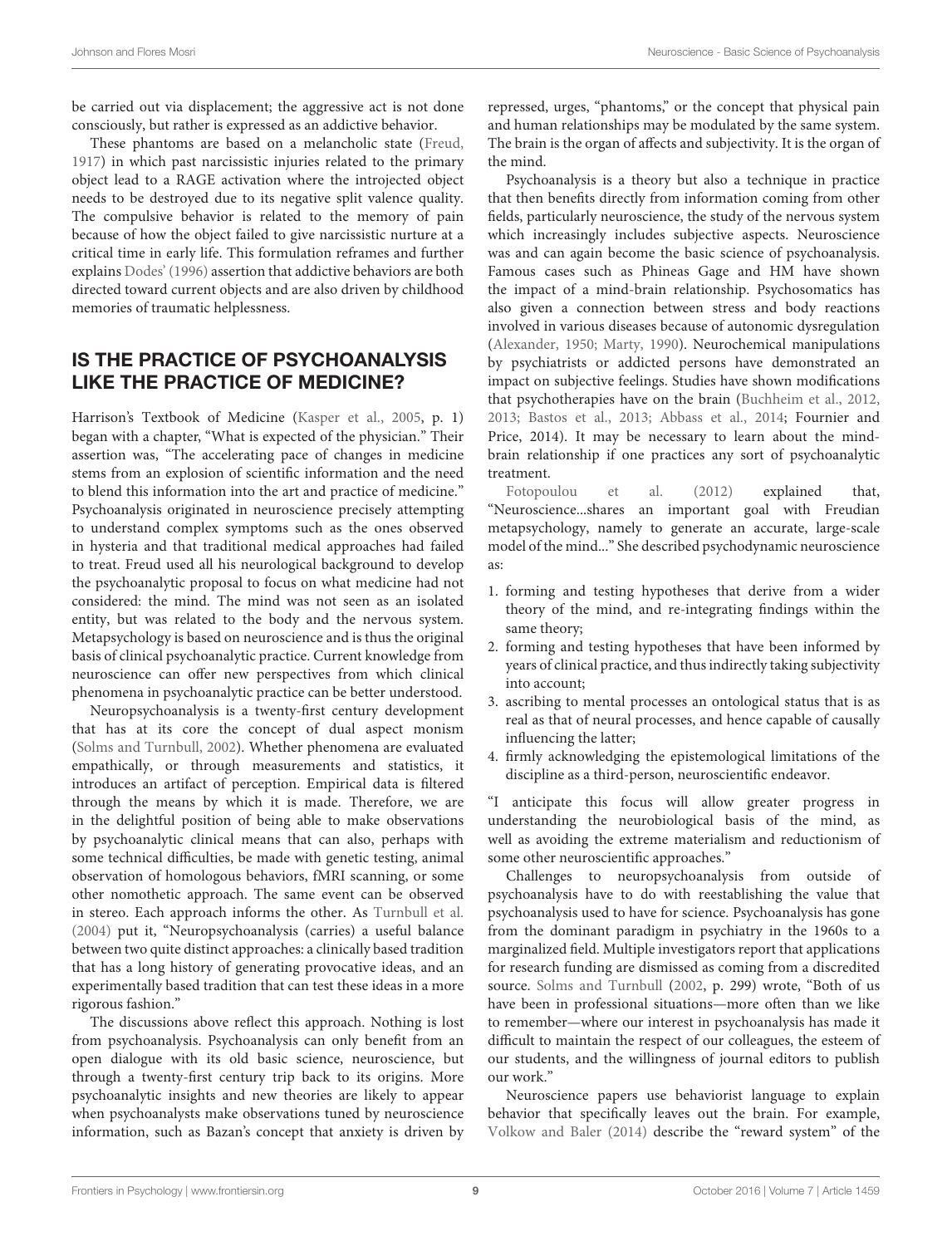brain rather than discussing drives or SEEKING. As explained by [Panksepp](#page-10-5) [\(1998,](#page-10-5) p. 12) behaviorist psychology regarded the brain as a black box. The "science" of psychology was to impinge on animals and count resulting behaviors. This behaviorist approach to neuroscience, using concepts that have nothing to do with the brain, impoverishes. Animal behavior is deeply comprehended when one understands that animal actions are led by their affects. Human beings are no exception to the fact that animals are profoundly emotional. Emotions are based in neural circuits that provide our subjective states of the mind. Neuropsychoanalysis offers an approach to brain-based psychological concepts that can enrich both neuroscience and psychoanalytic understanding.

In [Govrin's \(2006\)](#page-10-50) critique of postmodern relational psychoanalysis he avers that one of the most important contributions of positivist psychoanalysis is the ability to build "thick" descriptions of phenomena. To build up the material basis of psychoanalysis keeps it from drifting into idealism [\(Johnson, 2006\)](#page-10-51). [Kandel \(1999\)](#page-10-0) in his famous paper about uniting biology and psychology spoke of psychoanalysis as being biology's best psychological partner. His criticism highlighted topics that need thorough reconceptualization and discussion to help psychoanalysis to be even better, rather than be somehow destroyed or discarded by a neuroscience perspective. If psychoanalysis can dialogue its concepts and findings with other fields of knowledge, then it is mature enough to keep making progress toward a better understanding of the mind. Dual aspect monism allows a complexity of conceptualization that is missing from postmodernist cautions about inability to know what is really true [\(Govrin, 2006\)](#page-10-50).

#### **CONCLUSION**

Neuropsychoanalysis continues Freud's original endeavor of "psychology for neurologists." It offers a way forward that preserves and extends the empathic insights of psychoanalysts by

#### **REFERENCES**

- <span id="page-9-14"></span>Abbass, A., Nowoweiski, S., Bernier, D., Tarzwell, R., and Beutel, M. (2014). Review of psychodynamic psychotherapy imaging studies. Psychother. Psychosom. 83, 142–147. doi: 10.1159/000358841
- <span id="page-9-10"></span>Alexander, F. (ed.). (1950). "Fundamental principles of the psychosomatic approach," in Psychosomatic Medicine: Its Principles and Applications (New York, NY: W. W. Norton & Company), 54–80.

<span id="page-9-3"></span>Balint, M. (1968). The Basic Fault. London: Routledge.

- <span id="page-9-13"></span>Bastos, A., Guimaraes, L., and Trentini, C. (2013). Neurocognitive changes in depressed patients in psychodynamic psychotherapy, therapy with fluoxetine and combination therapy. J. Affect. Disord. 151, 1066–1075. doi: 10.1016/j.jad.2013.08.036
- <span id="page-9-0"></span>Bazan, A. (2011). Phantoms in the voice: a neuropsychoanalytic hypothesis on the structure of the unconscious. Neuropsychoanalysis 13, 161–176. doi: 10.1080/15294145.2011.10773672

<span id="page-9-8"></span>Bergeret, J. (1974). La Personnalité Normale et Pathologique. Paris: Dunod.

<span id="page-9-9"></span>Bergeret, J. (1975). La Dépression et Les États Limites. Paris: Payot.

<span id="page-9-2"></span>Brown, N., and Panksepp, J. (2009). Low-dose naltrexone for disease prevention and quality of life. Med. Hypotheses 72, 333–337. doi: 10.1016/j.mehy.2008.06.048

affording a second way to "know." It allows the building of more complex concepts without eschewing the postmodern skepticism of relational psychoanalysis. In fact, skepticism is directly built into the scientific method.

The ideographic ideas of psychoanalysis have nothing to fear from the nomothetic procedures of neuroscience. An example given above was Hobson and McCarley's claim that dreams were nothing but random pontine signals. They tried to discredit psychoanalysts as if psychoanalysts had been collecting fees and spending time explaining neural noise that had no meaning. Sophisticated neuropsychoanalytic work by Solms and others has put psychoanalytic dream work on solid ground. As [Solms \(2013\)](#page-10-26) stated, "Neuroscience is no more the final court of appeal for psychoanalysis than psychoanalysis is for neuroscience. The final court of appeal for psychoanalysis is the clinical situation."

We anticipate that some psychoanalytic ideas will need revision and reconsideration when considered against the underlying neural systems involved in creating our psychology. This ability only gives psychoanalysis more credibility for the theories that have clear neuroscience evidence such as drive, including a drive to be related, the structural model, the value of dreams, cathexis, and the validity of the concept of the dynamic unconscious. Neuroscience is naturally the basic science of psychoanalysis. In the twenty-first century these two fields can only benefit from working together again after years of dissociation. An integrative perspective can create dialogues leading to better conceptualizations and techniques to be applied in the clinical situation. The human mind longs for a better understanding about itself. Neuropsychoanalysis is the way. The precept that neuroscience is the basic science of psychoanalysis is of value to the field.

#### AUTHOR CONTRIBUTIONS

BJ and DF collaborated for several years to produce this paper. BJ wrote the first draft. Each has taken turns writing and rewriting.

- <span id="page-9-12"></span>Buchheim, A., Labek, K., Walter, S., and Viviani, R. (2013). A clinical case study of a psychoanalytic psychotherapy monitored with functional neuroimaging. Front. Hum. Neurosci. 7:677. doi: 10.3389/fnhum.2013.00677
- <span id="page-9-11"></span>Buchheim, A., Viviani, R., Kessler, R., Kächele, H., Cierpka, M., Roth, G., et al. (2012). Changes in prefrontal-limbic function in major depression after 15 months of long-term psychotherapy. PLoS ONE 7:e33745. doi: 10.1371/journal.pone.0033745
- <span id="page-9-1"></span>Cheng, Y., Chen, C., Lin, C. P., Chou, K. H., and Decety, J. (2010). Love hurts: an fMRI study. Neuroimage 51, 923–929. doi: 10.1016/j.neuroimage.2010.02.047
- <span id="page-9-5"></span>Colace, C. (2004). Dreaming in addiction: a study on the motivational bases of dreaming process. Neuropsychoanalysis 6, 165–180. doi: 10.1080/15294145.2004.10773458
- <span id="page-9-4"></span>Colace, C. (2012). Dream bizarreness and the controversy between the neurobiological approach and the disguise-censorship model: The contribution of children's dreams. Neuropsychoanalysis 14, 165–174. doi: 10.1080/15294145.2012.10773700

<span id="page-9-6"></span>Colace, C. (2014). Drug Dreams. London: Karnac.

<span id="page-9-7"></span>Colace, C., Claps, M., Antognoli, A., Sperandio, R., Sardi, D., and Benedetti, A. (2010). Limbic system activity and drug dreaming in drug-addicted subjects. Neuropsychoanalysis 12, 201–206. doi: 10.1080/15294145.2010.107 73647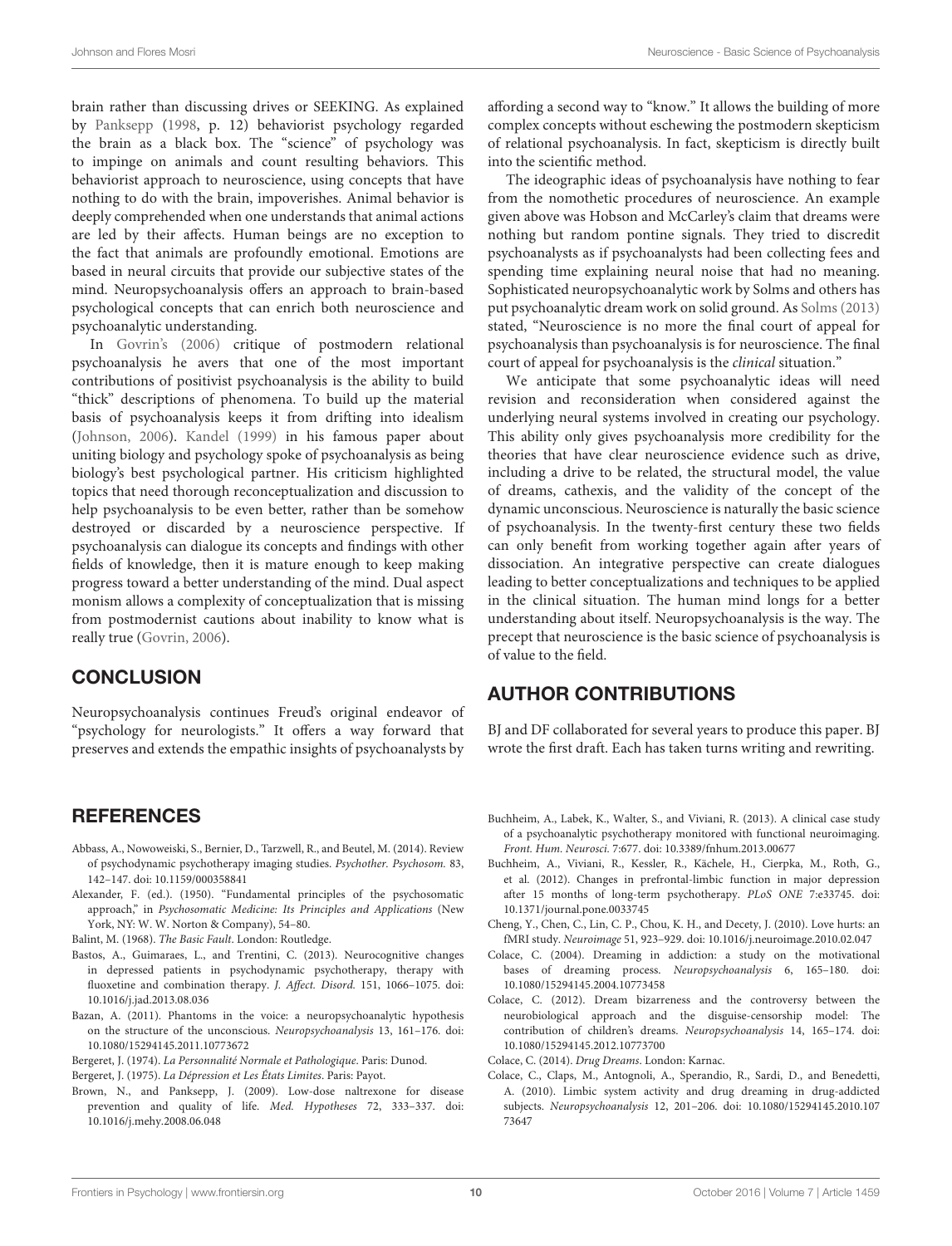- <span id="page-10-25"></span>de Matt, S. M., Dekker, J., Schoevers, R. A., and de Jonghe, F. (2007). Relative efficacy of psychotherapy and combined therapy in the treatment of depression: a meta-analysis. Eur. Psychiatry 22, 1–8. doi: 10.1016/j.eurpsy.2006.10.008
- <span id="page-10-46"></span>Dodes, L. M. (1996). Addiction and compulsion. J. Am. Psychoanal. Assoc. 44, 815–835.
- <span id="page-10-47"></span>Dodes, L. M. (2002). The Heart of Addiction. New York, NY: HarperCollins.
- <span id="page-10-20"></span>Eagle, M. N. (2011). From Classical to Contemporary Psychoanalysis, A Critique and Integration. New York, NY: Routledge.
- <span id="page-10-22"></span>Erikson, E. (1950). Childhood and Society. New York, NY: W. W. Norton & Co.
- <span id="page-10-4"></span>Fields, H. L., and Martin, J. B. (2005). "Pain: pathophysiology and Management," in Harrison's Principles of Internal Medicine, 16th Edn, eds D. L. Kasper, A. S. Fauci, D. L. Longo, E. Braunwald, S. L. Hauser, and J. L. Jameson (New York, NY: McGraw-Hill), 71.
- <span id="page-10-49"></span>Fotopoulou, A., Conway, M. A., and Pfaff, D. (2012). From the Couch to the Lab: Trends in Psychodynamic Neuroscience. Oxford: Oxford University Press.
- <span id="page-10-29"></span>Freud, S. (1900). The Interpretation of Dreams, Standard Edn. London: Hogarth Press.
- <span id="page-10-45"></span>Freud, S. (1909). Notes upon a case of obsessional neurosis. Standard Edn. 10. London: Hogarth Press. 151–318.
- <span id="page-10-44"></span>Freud, S. (1917 [1915]). Mourning and Melancholia, Standard Edn. Vol. 14. London: Hogarth Press. 237–259.
- <span id="page-10-38"></span>Freud, S. (1920). Beyond the Pleasure Principle. Standard Edn. 18. London: Hogarth Press.
- <span id="page-10-31"></span>Freud, S. (1923). The ego and the id. Standard Edn. 19. London: Hogarth Press. 1–59.
- <span id="page-10-18"></span>Freud, S. (1933). New Introductory Lectures on Psycho-Analysis. Vol. 22. London: Hogarth Press. 74–75.
- <span id="page-10-3"></span>Freud, S. (1938). An Outline of Psychoanalysis, Standard Edn. Vol. 23. London: Hogarth Press, 144–205.
- <span id="page-10-2"></span>Freud, S., and Breuer, J. (1893-1895). Studies on Hysteria. Standard Edn. Vol. 2, London: Hogarth Press, 1–306.
- <span id="page-10-50"></span>Govrin, A. (2006). The dilemma of contemporary psychoanalysis: toward a "knowing" post-postmodernism. J. Am. Psychoanal. Assoc. 54, 507–535. doi: 10.1177/00030651060540020801
- <span id="page-10-16"></span>Hashmi, J. A., Baliki, M. N., Huang, L., Baria, A. T., Torbey, S., Hermann, K. M., et al. (2013). Shape shifting pain: chronification of back pain shifts brain representation from nociceptive to emotional circuits. Brain 136, 2751–2768. doi: 10.1093/brain/awt211
- <span id="page-10-27"></span>Hobson, J. A., and McCarley, R. W. (1977). The brain as a dream state generator: an activation-synthesis hypothesis of the dream process. Am. J. Psychiatry 134, 1335–1348. doi: 10.1176/ajp.134.12.1335
- <span id="page-10-37"></span>Insel, T. R. (2003). Is social attachment an addictive disorder? Physiol. Behav. 79, 351–357. doi: 10.1016/S0031-9384(03)00148-3
- <span id="page-10-33"></span>Johnson, B. (2001). Drug dreams: a neuropsychoanalytic hypothesis. J. Am. Psychoanal. Assoc. 49, 75–96. doi: 10.1177/00030651010490011101
- <span id="page-10-34"></span>Johnson, B. (2003). Psychological addiction, physical addiction, addictive character, addictive personality disorder: a new nosology of addiction. Can. J. Psychoanal. 11, 135–160.
- <span id="page-10-51"></span>Johnson, B. (2006). Commentary on Simon Boag's Freudian dream theory, dream bizarreness and the disguise-censor controversy. Neuropsychoanalysis 8, 33–40. doi: 10.1080/15294145.2006.10773508
- <span id="page-10-17"></span>Johnson, B. (2008). Just what lies beyond the pleasure principle? Neuropsychoanalysis 10, 201–212. doi: 10.1080/15294145.2008.10773588
- <span id="page-10-40"></span>Johnson, B. (2009). A 'neuropsychoanalytic' treatment of a patient with cocaine dependence. Neuropsychoanalysis 11, 151–167. doi: 10.1080/15294145.2009.10773612
- <span id="page-10-6"></span>Johnson, B. (2010). The psychoanalysis of a man with heroin dependence; implications for neurobiological theories of attachment and drug craving. Neuropsychoanalysis 12, 207–215. doi: 10.1080/15294145.2010.10773648
- <span id="page-10-35"></span>Johnson, B. (2011). Psychoanalytic treatment of psychological addiction to alcohol (alcohol abuse). Front. Psychol. 2:362. doi: 10.3389/fpsyg.2011.00362
- <span id="page-10-41"></span>Johnson, B. (2013). Addiction and will. Front. Hum. Neurosci. 7:545. doi: 10.3389/fnhum.2013.00545
- <span id="page-10-14"></span>Johnson, B., and Faraone, S. V. (2013). Outpatient detoxification completion and one month outcomes for opioid dependence: a preliminary open label study of a neuropsychoanalytic treatment in pain patients and addicted patients. Neuropsychoanalysis 15, 145–160. doi: 10.1080/15294145.2013.10799827
- <span id="page-10-12"></span>Johnson, B., Ulberg, S., Shivale, S., Donalson, J., Milczarski, B., and Faraone, S. V. (2014). Fibromyalgia, autism, and opioid addiction as natural and induced disorders of the endogenous opioid hormonal system. Discov. Med. 18, 209–220.
- <span id="page-10-0"></span>Kandel, E. (1999). Biology and the future of psychoanalysis: a new intellectual framework for psychiatry revisited. Am. J. Psychiatry 156, 505–524.
- <span id="page-10-43"></span>Kaplan-Solms, K., and Solms, M. (2000). Clinical Studies in Neuro-Psychoanalysis: Introduction to a Depth Neuropsychology. London: Karnac.
- <span id="page-10-48"></span>Kasper, D. L., Fauci, A. S., Longo, D. L., Braunwald, E., Hauser, S. L., and Jameson, J. L. (2005). Harrison's Principles of Internal Medicine. New York, NY: McGraw-Hill.
- <span id="page-10-32"></span>Levin, F., Trevarthen, C., Colibazzi, T., Ihanus, J., Talvitie, V., Carney, J., et al. (2009). "Sleep and dreaming. Part I: Dreams are emotionally meaningful adaptive learning engines that help us identify and deal with unconscious threats by means of deferred action plans; REM sleeps consolidates memory for that which we learn and express in dreams," in Emotion and the Psychodynamics of the Cerebellum: A Neuro-Psychoanalytic Analysis and Synthesis, ed F. Levin (London: Karnac), 3–35.
- <span id="page-10-15"></span>Marty, P. (1990). La Psychosomatique de L'Adulte. Paris: Presses Universitaires de France – Que sais-je?
- <span id="page-10-10"></span>Nelson, E. E., and Panksepp, J. (1998). Brain substrates of infant-mother attachment: contributions of opioids, oxytocin and norepinephrine. Neurosci. Biobehav. Rev. 22, 437–452. doi: 10.1016/S0149-7634(97)00052-3
- <span id="page-10-24"></span>Ogden, T. H. (1994). The analytic third: working with intersubjective clinical facts. Int. J. Psychoanal. 75, 3–19.
- <span id="page-10-5"></span>Panksepp, J. (1998). Affective Neuroscience. New York, NY: Oxford University Press, 12.
- <span id="page-10-36"></span>Panksepp, J. (1999). Emotions as viewed by psychoanalysis and neuroscience: an exercise in consilience. Neuropsychoanalysis 1, 15–38. doi: 10.1080/15294145.1999.10773241
- <span id="page-10-21"></span>Panksepp, J. (2007). Neuroevolutionary sources of laughter and social joy: modeling primal human laughter in laboratory rats. Behav. Brain Res. 182, 231–244. doi: 10.1016/j.bbr.2007.02.015
- <span id="page-10-11"></span>Panksepp, J., and Biven, L. (2012). The Archeology of Mind. New York, NY: Norton
- <span id="page-10-8"></span>Peddareddygari, L. R., Oberoi, K., and Grewal, R. P. (2014). Congenital insensitivity to pain: a case report and review of the literature. Case Rep. Neurol. Med. 2014:141953. doi: 10.1155/2014/141953
- <span id="page-10-19"></span>Pfaff, D., Martin, E. M., and Kow, L.-M. (2007). Generalized brain arousal mechanisms contributing to libido. Neuropsychoanalysis 9, 173–181. doi: 10.1080/15294145.2007.10773556
- <span id="page-10-13"></span>Ramanathan, S., Panksepp, J., and Johnson, B. (2012). Is fibromyalgia an endocrine/endorphin deficit disorder? Is low dose naltrexone a new treatment option? Psychosomatics 53, 591–594. doi: 10.1016/j.psym.2011. 11.006
- <span id="page-10-9"></span>Reeder, J. E., Byler, T. K., Foster, D. C., Landas, S. K., Okafor, H., Stearns, G., et al. (2013). Polymorphism in the SCN9A voltage-gated sodium channel gene associated with interstitial cystitis/bladder pain syndrome. Urology 81, 210.e1-4. doi: 10.1016/j.urology.2012.07.072
- <span id="page-10-23"></span>Robinson, T. E., and Berridge, K. C. (1993). The neural basis of drug craving: an incentive-sensitization theory of addiction. Brain Res. Rev. 18, 247–291. doi: 10.1016/0165-0173(93)90013-P
- <span id="page-10-39"></span>Robinson, T. E., and Berridge, K. C. (2000). The psychology and neurobiology of addiction: an incentive-sensitization view. Addiction (Suppl. 2), S91–S117.
- <span id="page-10-42"></span>Rosenblatt, A. (2004). Insight, working through, and practice: the role of procedural knowledge. J. Am. Psychoanaly. Assoc. 52, 189–207. doi: 10.1177/00030651040520011901
- <span id="page-10-1"></span>Sacks, O. (1998). "Sigmund Freud: the other road," in Freud and the Neurosciences: From Brain Research to the Unconscious, eds G. Guttman, I. Scholz-Strasser (Vienna: Verlag der Österreichischen Akademie der Wissenschaften), 11–21.
- <span id="page-10-7"></span>Sandler, J. (1976). Countertransference and role responsiveness. Int. J. Psychoanal. 3, 43–47.
- <span id="page-10-28"></span>Solms, M. (1997). The Neuropsychology of Dreams. Mahwah, NJ: Lawrence Erlbaum Associates
- <span id="page-10-30"></span>Solms, M. (2000). Dreaming and REM sleep are controlled by different brain mechanisms. Behav. Brain Sci. 23, 843–850. doi: 10.1017/S0140525X00003988
- <span id="page-10-26"></span>Solms, M. (2013). The conscious id. Neuropsychoanalysis 15, 5–19. doi: 10.1080/15294145.2013.10773711